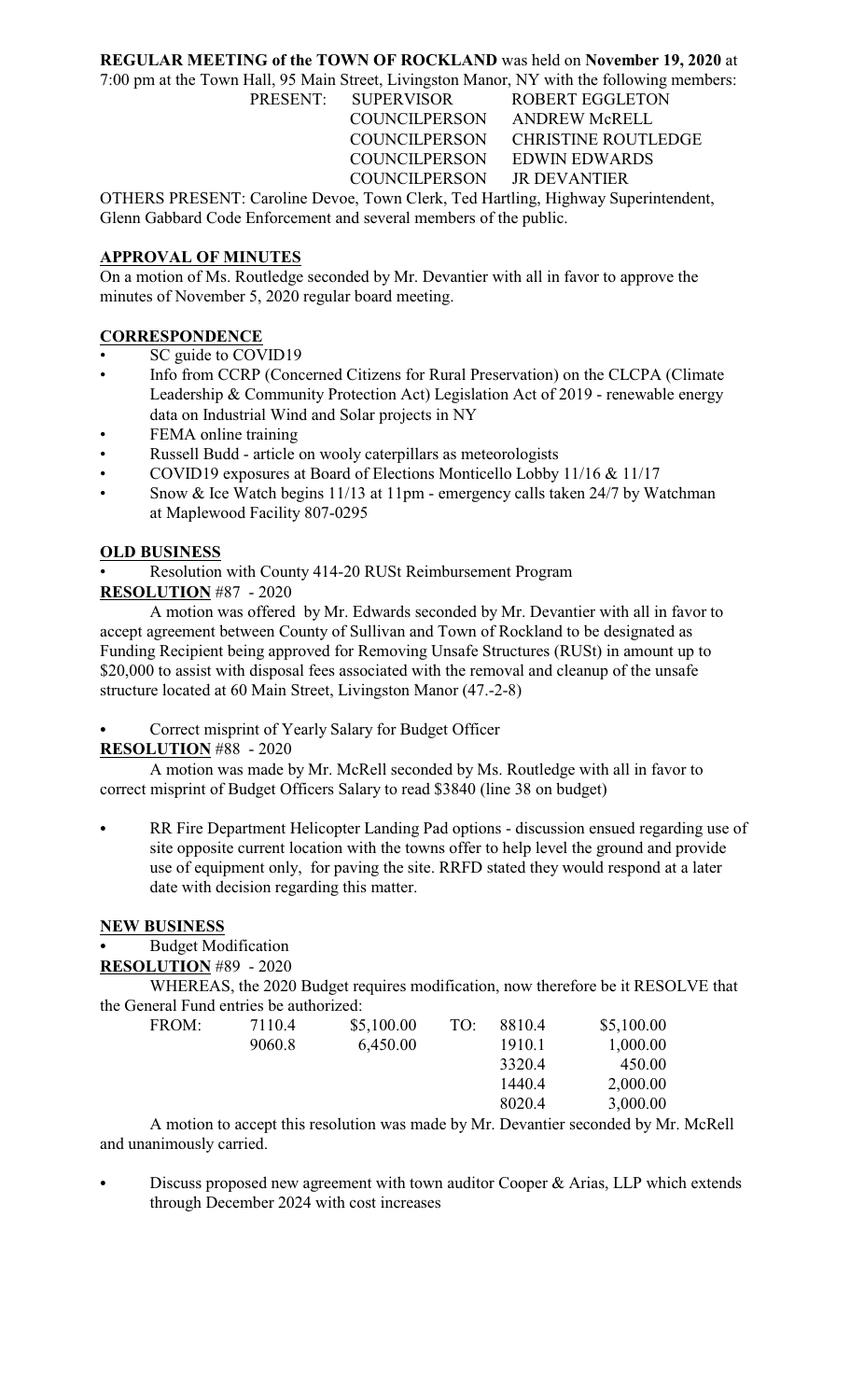# **REGULAR MEETING OF TOWN OF ROCKLAND November 19, 2020 cont' Pg. 2**

## Resolution to accept Agreement with Cooper & Arias LLP

## **RESOLUTION** #90 - 2020

A motion was made by Ms. Routledge seconded by Mr. Edwards to retain auditors Cooper & Arias LLP each year through 2024 ending December  $31<sup>st</sup>$  with agreement to services stated in letter dated November 16, 2020

LM Senior Housing Program reimbursement \$3,020.00

Resolution for Sponsor Manor Ink

**RESOLUTION** #91 - 2020

A motion was made by Mr. McRell seconded by Mr. Devantier to sponsor Manor Ink in the amount of \$250 for a year.

### Resolution to re-appoint Chris Tuleweit to the SC Fire Advisory Board **RESOLUTION #**92 **-** 2020

A motion was made by Mr. Edwards seconded by Mr. Devantier to re-appoint Chris Tuleweit to the SC Fire Advisory Board for the year 2021.

Resolution to approve mobile home for Betty Smith

**RESOLUTION #**93 **-** 2020

 A motion was made by Ms. Routledge seconded by Mr. McRell with all in favor, to approve a variance for the placement of a mobile home on the existing home parcel of Betty Smith, DeBruce Rd, for use due to accessibility with a stipulation that within 60-90 days after the occupant ceases to reside there (for whatever purpose) the home must be removed. It will require a separate septic system but can hook into existing water.

• Budget Modification for Roscoe Sewer

**RESOLUTION** #94 - 2020

WHEREAS, the 2020 Budget requires modification, now therefore be it RESOLVED that the Roscoe Sewer fund entries be authorized:

| FROM: | 2665 \$4,445.00   | TO: | 8110.4 | \$1,600.00 |
|-------|-------------------|-----|--------|------------|
|       |                   |     | 8130.4 | 2,845.00   |
|       | 9060.6 \$3,500.00 |     | 9720.6 | \$3,500.00 |

A motion was offered by Mr. Devantier seconded by Mr. McRell with all in favor to accept the Budget Modifications.

• Planning Board meeting Dec.2 possibly to be held Virtual

• Resolution to authorize Supervisor to contact Prestige Productions **RESOLUTION #**95 **-** 2020

A motion was made by Ms. Routledge seconded by Mr. McRell with all in favor to authorize Supervisor Eggleton to contact Prestige Productions for pricing and set up to hold virtual meetings, at no more than \$500 one time fee.

# **DEPARTMENT HEADS**

## **Highway - Ted Hartling Superintendent**

Resolution to accept bid by Robert Green for New Trucks for Highway Dept. **RESOLUTION** #96 - 2020

A motion was made by Mr. Edwards seconded by Ms. Routledge with all in favor to accept bid by Robert Green to purchase new truck in amount of \$27,936.00.

**Code Enforcement - Glenn Gabbard** - 15 Brown Street Condemned, residents given an extra 2- 3 days to vacate & receive emergency housing**.** Requesting board support in following through with this which has been a long time in coming.

Dollar General has been ongoing issues, has been closed four times in five years.

**PUBLIC COMMENT** Paul Stock brought up discussion of helicopter pad for RRFD, stating he has spoken to Nancy Buck & others who stated the county has NO interest in that piece of property. Supv. Eggleton stated he was told otherwise by county members and asked the fire department why they are adamant about not accepting alternate location. Supv. Eggleton suggested they meet with air methods and discuss the pros & cons of the proposed location on the right side of the road towards Tennanah Lake to further discuss feasibility.